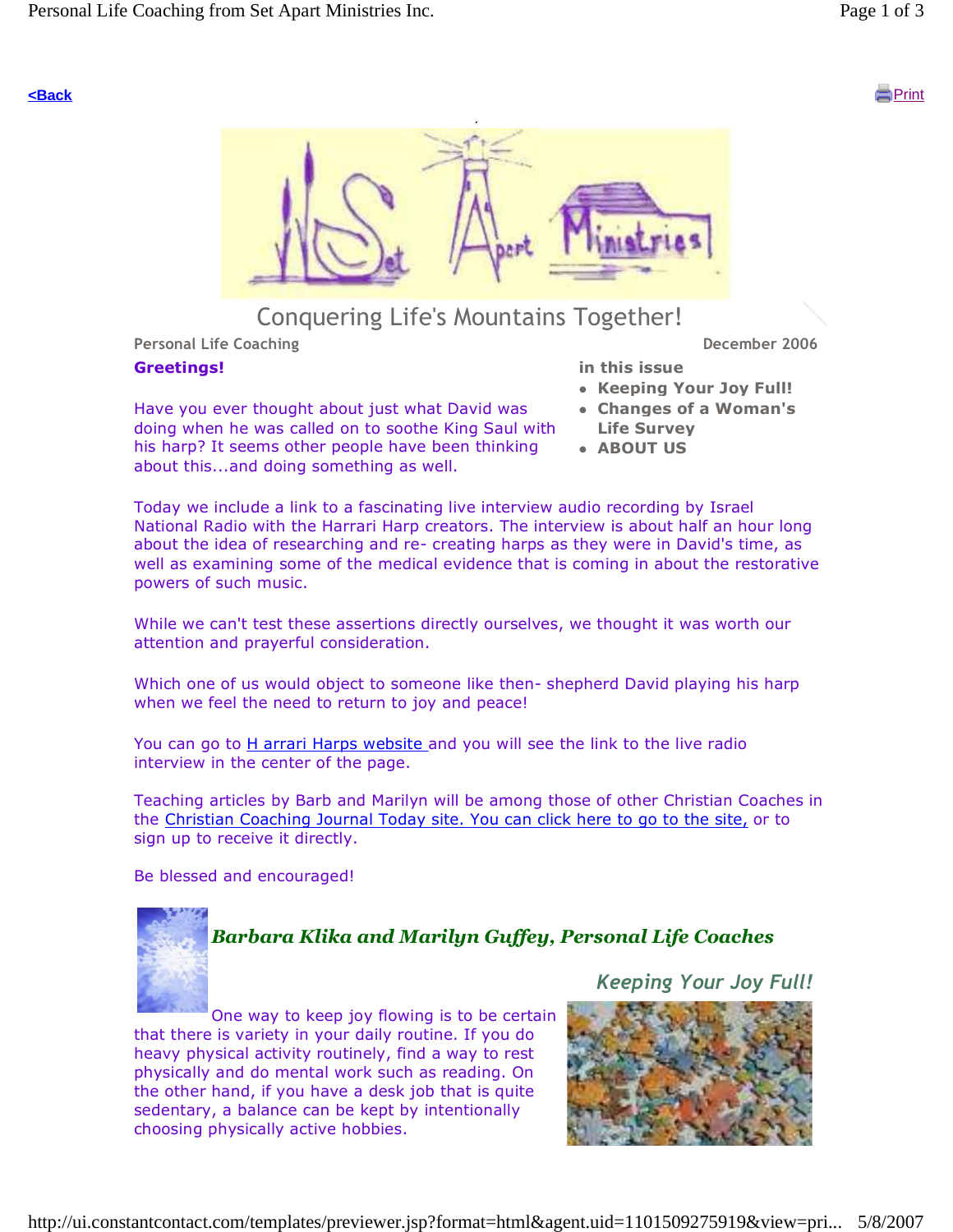For me, my daily involvement is usually with language, either spoken or written. I have found that taking the time to relax with something that involves color, shape and texture rather than verbal skills brings me rest and refreshment which leaves me better able to keep my joy. One option for this is to relax with a jigsaw puzzle. I much prefer one that is a beautiful picture of some part of creation, and not one that is intentionally frustrating, like the all one color puzzles.

Recently, I have found an online free jigsaw site that offers puzzles by email on a daily basis if you sign up. You can also just go to the site and pick a puzzle, the number of pieces, and even the shape of the pieces. Your solution time is kept and you can compare to others doing the same puzzle. You can even submit your own photos to use for puzzles.

Be careful! Use it for a break, and not to hide out for hours. Enjoy. (BK)

### Changes of a Woman's Life Survey

Marilyn Guffey is conducting a survey on the Life Changes of Women. Please take a moment to submit one important question that's on your mind. Marilyn plans to use the answers for future articles and eventually an e-book. Thank you for your input! Click here to ask your question.

#### ABOUT US

Barbara L. Klika, MSW, LCSW, Personal Life Coach is a licensed mental health professional and founder of Set Apart Ministries, Inc., who is trained to help people learn new skills and make significant behavior changes.She is a trained Bible Study teacher and has been mentoring people in their spiritual growth for many years. She has completed Life Coaching training through Mentor Coach, Inc. She is here to offer her skills in the areas of faith development, communication, problem-solving, and behavior change.

Marilyn T. Guffey, lay counselor, Personal Life Coach, worked in a church setting for ten years before joining Set Apart Ministries, Inc. in January 2003. She has received instruction through a variety of Christian lay counseling courses as well as working alongside pastors and professional mental health therapists. She has also completed Life Coaching training through Mentor Coach Inc. Marilyn has worked extensively supporting women --spiritually, emotionally and practically--through encouragement and prayer.

In Coaching, you come for help to make decisions and then implement them, in order to achieve goals that you have chosen for yourself. May we come alongside and encourage you along the way?

# National Association for the Self Employed



Are you self-employed or part of a nonprofit organization looking for affordable health insurance and other money-saving benefits? NASE offers numerous benefits, such tax savings program, business